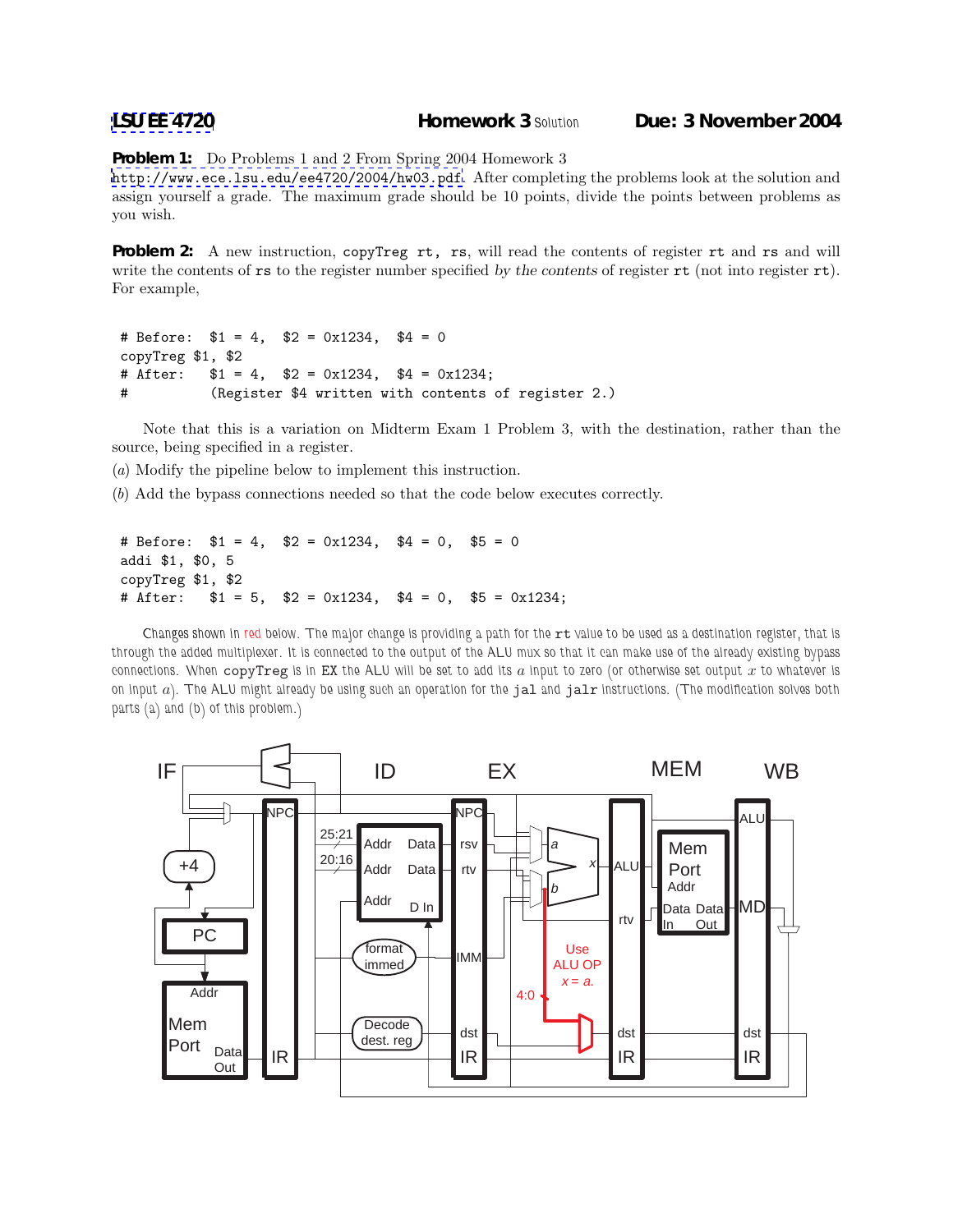**Problem 3:** In the problem above the register number to write to is in a register. Here consider copyFreg rt, rs in which, like the test question, the register to copy from is in a register. That is,

```
# Before: $1 = 2, $2 = 0x1234, $4 = 0
copyFreg $4, $1
# After: $1 = 2, $2 = 0x1234, $4 = 0x1234;
# (Register $4 written with contents of register 2.)
```
Explain a difficulty in implementing this instruction on the pipeline below without vitiating its sublime elegance.

*The pipeline and ISA have been designed so that register read can start in the ID stage as soon as the instruction arrives (and in parallel with decoding activities). To implement* copyFreg *the register file has to be read twice, first using the register number found in the* rs *field of the instruction, call the retrieved value* rsv*, and a second time using* rsv *as the register number. The two register reads obviously cannot be done at the same time. There is no way to retrieve the register without either reading the register file twice in the same cycle (stretching the clock), having the instruction spend two cycles in ID (which would be inelegant, providing a new kind of stall), or having the instruction read the register file a second time while it is in EX (requiring a third read port or else introducing new structural hazards as instructions in ID and EX both vie for the same register port).*